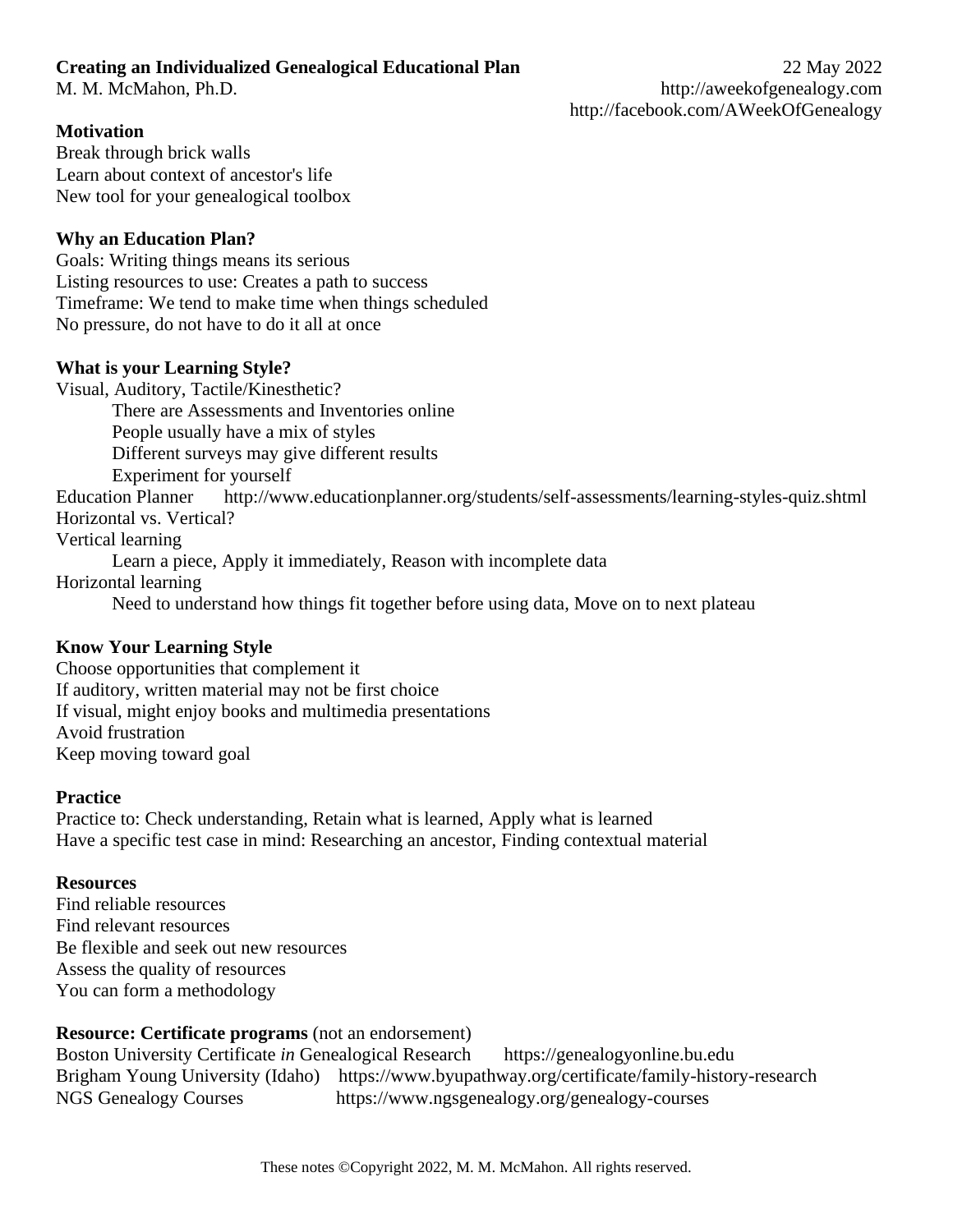## **Resource: Peer Study Group**

Professional Genealogy Study Group (ProGen) https://progenstudygroups.com Form your own!

#### **Resource: Institutes**

Salt Lake Institute of Genealogy (SLIG) https://slig.ugagenealogy.org/index.php [Genealogical Research Institute of Pittsburgh](https://www.gripitt.org/) (GRIP) [https://www.gripitt.org](https://www.gripitt.org/) Genealogical Institute on Federal Records (Gen-Fed) https://www.gen-fed.org Institute of Genealogy and Historical Research (IGHR) https://ighr.gagensociety.org National Institute for Genealogical Studies https://www.genealogicalstudies.com

#### **Resource: Webinars**

The Genealogy Center at Allen County Public Library https://acpl.lib.in.us/genealogy Recorded webinars / classes https://www.youtube.com/playlist?list=PL8AE558B5D8661B31 Family History Library https://fh.lib.byu.edu/classes-and-webinars Family Tree Webinars https://familytreewebinars.com Libraries: Live, maybe stored for short time Local societies Societies where your ancestors lived NGS Genealogy Events Calendar

## **Resource: Finding Webinars**

Barbara Smeton JonesLocalendar.com/public/GenealogyCalendar Facebook group <https://www.facebook.com/GenealogyCalendarMD> Conference Keeper Genealogy Events https://conferencekeeper.org Can sign up for a weekly email Cyndi's List Courses & Webinars https://www.cyndislist.com/education/online-courses-and-webinars NGS Genealogy Events Calendar https://www.ngsgenealogy.org/events

## **Resource: Articles**

Journals, Society Publications, Blogs Learn to assess quality of material

## **Resource: Wikis**

FamilySearch Wiki https://www.familysearch.org/en/wiki/Main\_Page International Society of Genetic Genealogy (ISOGG) https://isogg.org/wiki/Wiki\_Welcome\_Page Use credible Wikis

## **Resource: Conferences**

Local, Regional, National Virtual, In-person RootsTech https://www.familysearch.org/rootstech/home RootsTech Sessions https://www.familysearch.org/rootstech/home Plan to keep sessions online for 3 years Sign in with free account to make a playlist NARA Genealogy Fairs https://www.archives.gov/calendar/genealogy-fair Links to recorded sessions and handouts 2013 – present Links to recorded sessions and handouts 2010 – 2012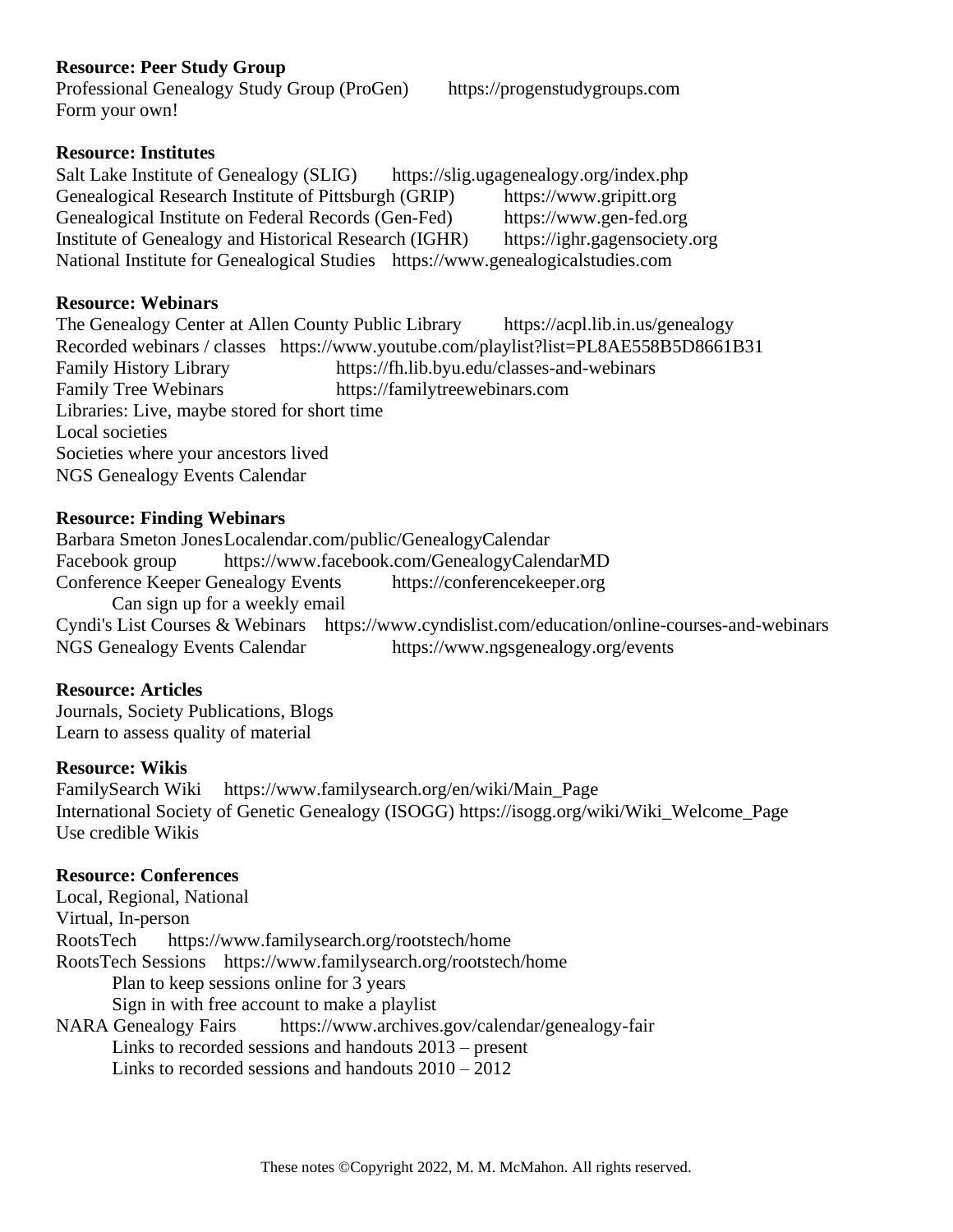## **Resource: Online Classes**

Examples: Genealogy, Ethnic Research, History FutureLearn https://www.futurelearn.com/ Coursera https://www.coursera.org/ Allison https://alison.com/ FamilySearch.org (find through the Wiki)

#### **Resource: In-Person Classes**

Local Community College - May be offered through Senior Centers Local genealogical/historical groups

#### **Resource: Presentations**

Local Genealogical/Historical Societies: Regular Meetings, Special Events **Libraries** 

#### **Resource: Books**

Genealogical Publishing Company https://genealogical.com National Genealogical Society https://www.ngsgenealogy.org/books Family Roots Publishing https://www.familyrootspublishing.com Note: Cannot take credit cards over internet New England Historic Genealogical Society Bookstore https://shop.americanancestors.org Amazon https://www.amazon.com Specialized publications by societies Self-published books

#### **About books:**

Assess the timeliness of the topic / book Cited / written by webinar speakers Look for free sample on Kindle

#### **Resource: Podcasts**

Research Like A Pro https://familylocket.com/the-research-like-a-pro-genealogy-podcast Genealogy Guys http://genealogyguys.com Amy Johnson Crow https://www.amyjohnsoncrow.com/category/podcast Family Tree Magazine https://familytreemagazine.com/genealogy-podcast Genealogy Gems https://lisalouisecooke.com/podcasts Maureen Taylor (Photo Detective) Maureen Taylor (Photo Detective)

## **Resource: Guided Learning**

Mentor, Internship, Apprenticeship, Peer Learning

#### **Reference**

Byrne, Melinde Lutz. "Educational Preparation." In *Professional Genealogy: Preparation, Practice and Standards*, edited by Elizabeth Shown Mills, 47-62. Baltimore, MD: Genealogical Publishing Company, 2018.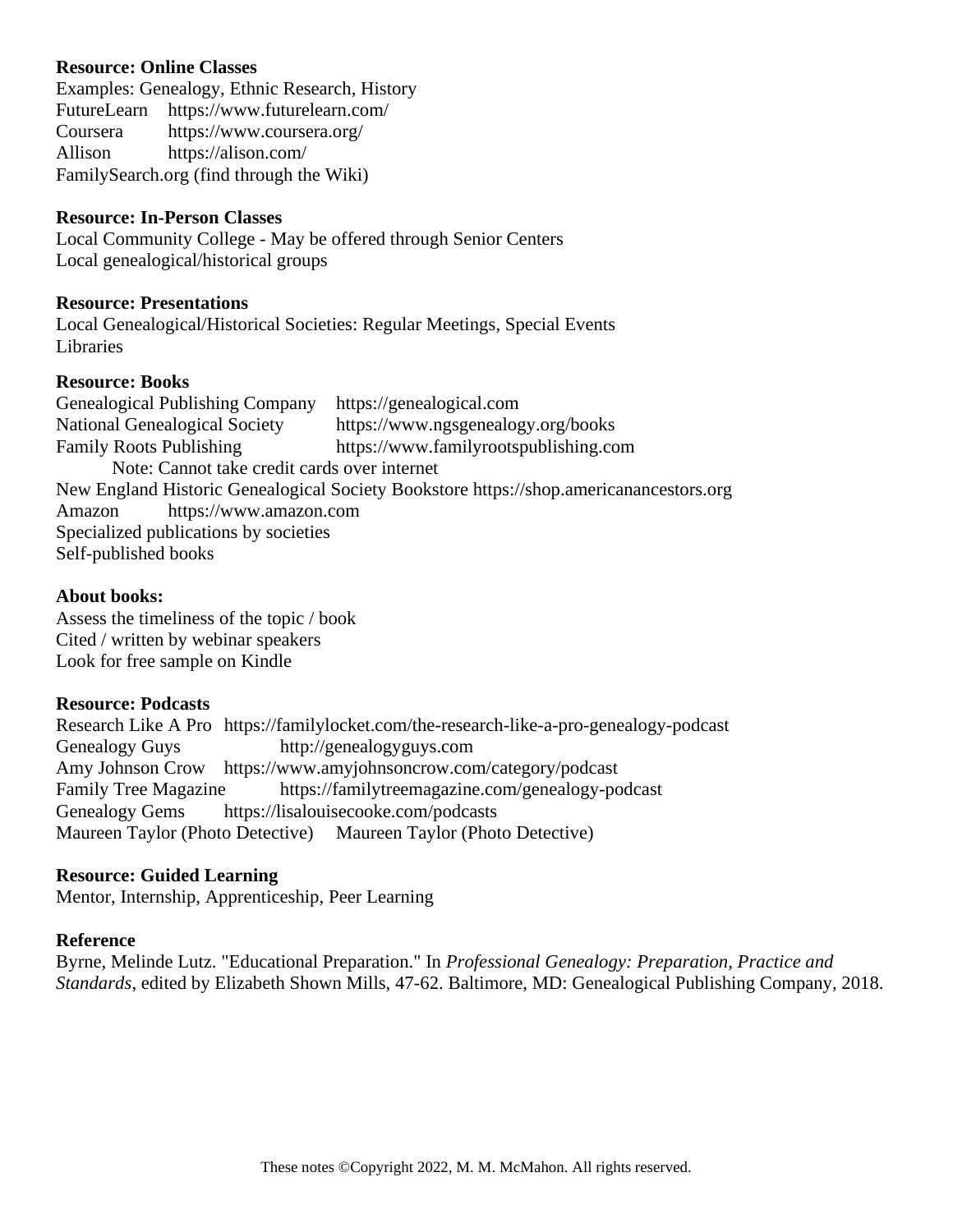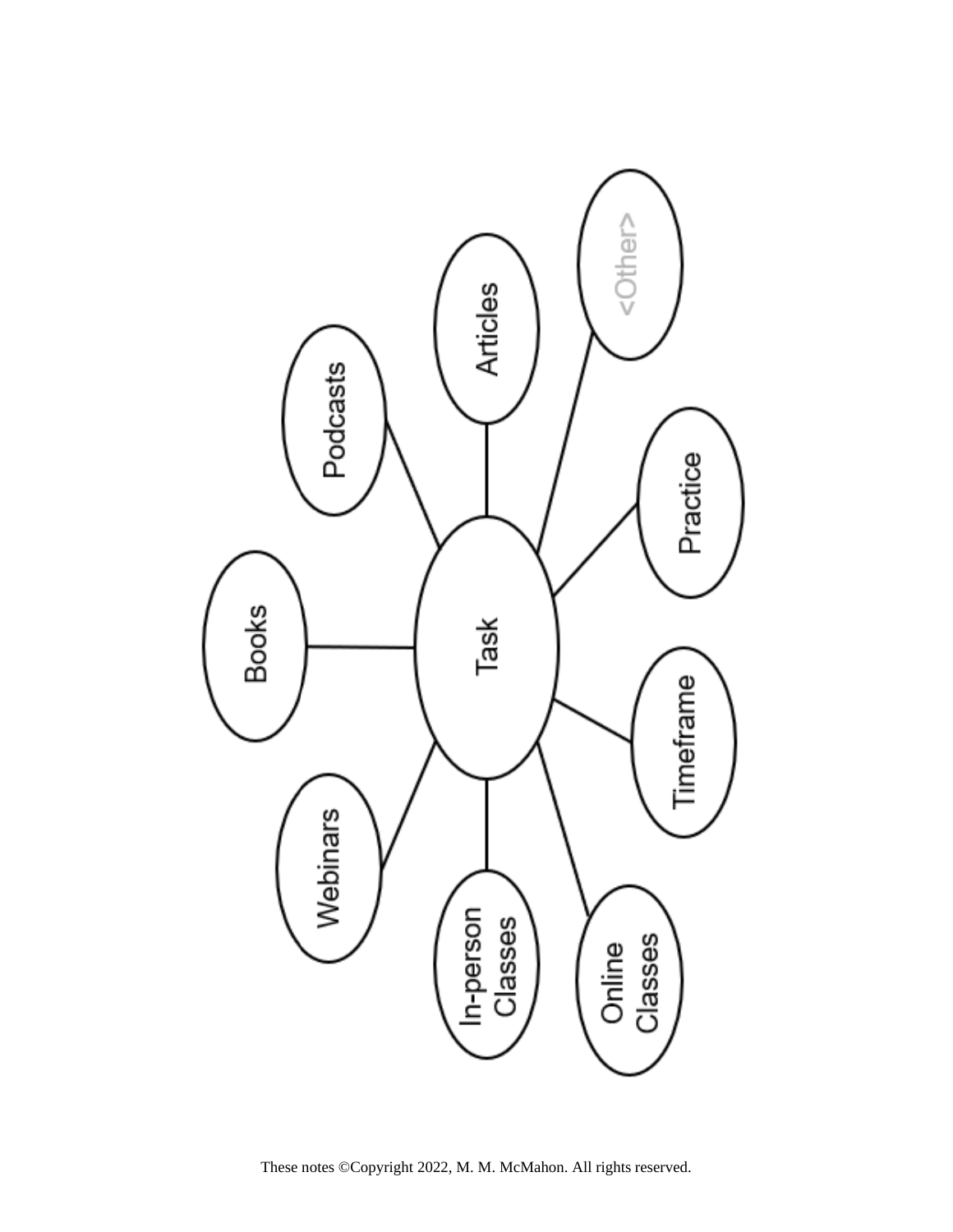# **Organizing Plan**

Task

**Resources** 

| Institutes               |  |
|--------------------------|--|
| Webinars                 |  |
| Articles                 |  |
| Wikis                    |  |
| Conferences              |  |
| <b>Online Classes</b>    |  |
| <b>In-person Classes</b> |  |
| Presentation             |  |
| <b>Books</b>             |  |
| Podcasts                 |  |
| <b>Guided Learning</b>   |  |
| Other                    |  |
| Timeframe                |  |

Practice